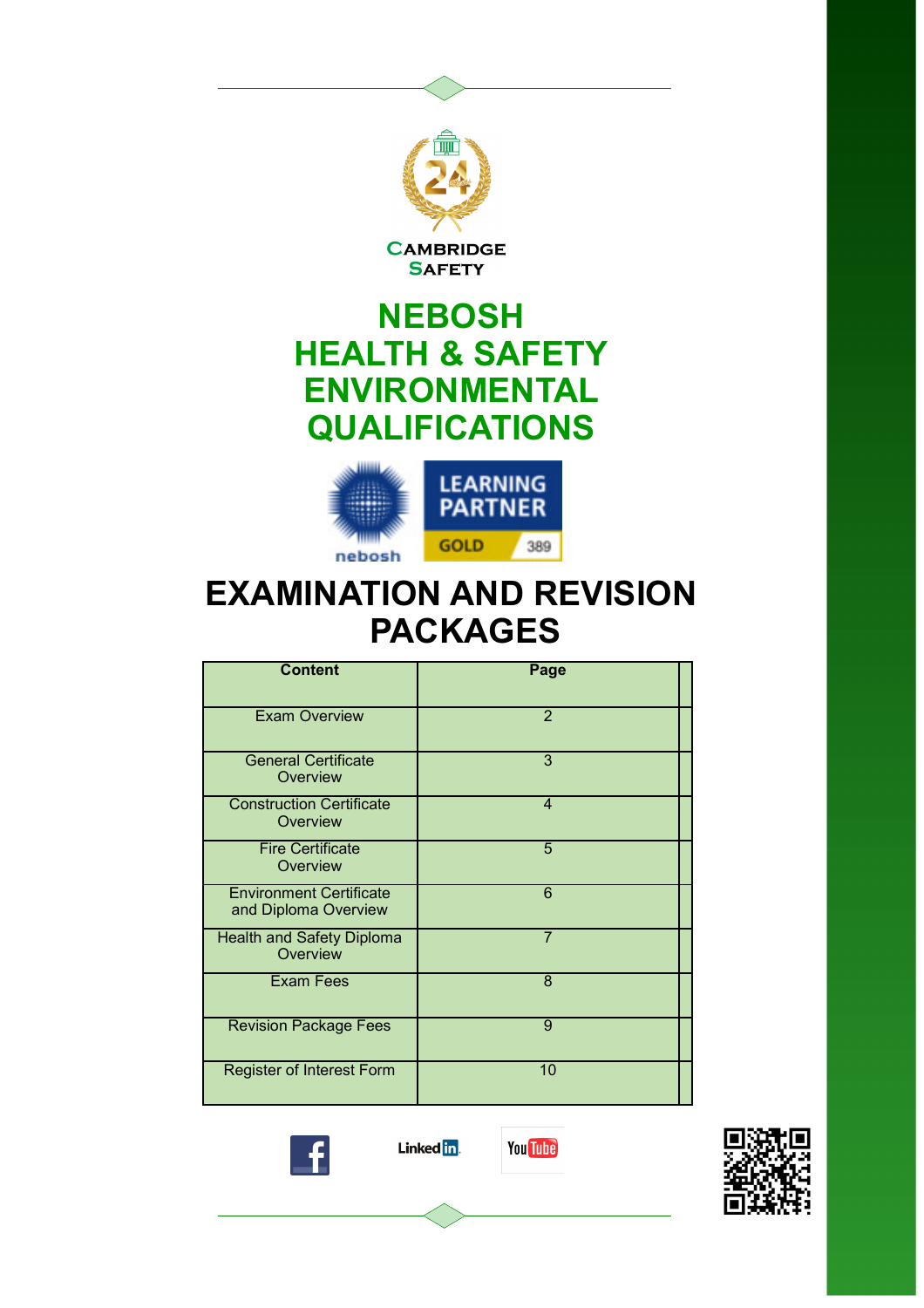

Cambridge Safety is a Nebosh Gold Learning Partner number 389 and is accredited to teach a variety of Nebosh qualifications including General Certificate and National Diploma. We regularly hold exams for General Certificate, Construction Certificate, Fire Certificate, Environment Certificate, National Diploma and Environment Diploma, alongside supplying a bespoke revision package for each qualification.

To be able to sit the **Nebosh Health and Safety Diploma or Environmental Diploma** examinations you must have been studying with an approved centre such as ourselves or another Nebosh approved centre, whether by taught course or distance learning.

To be able to register for any Open Book Exams with Cambridge Safety you must have studied with us (classroom/distance learning/E-learning) unless your course provider has ceased to operate.

To enter for any Nebosh exam or assessment, exam registrations must be made by the time frame given on our exam timetable, to enable us to register you with Nebosh.

Please note that these details, fees and exam dates/cut off dates are subject to change.

The exam details are for the current syllabuses only, please contact us for further details if you are sitting an old syllabus exam.

| Qualification                                        | <b>Unit</b>       | <b>Type of Exam</b>                                                                                                           | <b>Frequency</b>                              |
|------------------------------------------------------|-------------------|-------------------------------------------------------------------------------------------------------------------------------|-----------------------------------------------|
| Health and<br>Safety<br>Diploma new<br>syllabus 2021 | ND <sub>1</sub>   | Assignment - workplace-based tasks<br>together with simulations and reflective<br>statements and a research topic, 6<br>weeks | Every March and<br>September                  |
|                                                      | ND <sub>2</sub>   | Scenario-based case study, 4 weeks                                                                                            | Every May and November                        |
|                                                      | ND <sub>3</sub>   | Scenario-based case study, 4 weeks                                                                                            | Every January and July                        |
| Environment<br>Diploma                               | ED <sub>1</sub>   | Invigilated 3 hour exam at Cambridge<br>Safety                                                                                | Every January and July                        |
|                                                      | NDEM <sub>2</sub> | Practical assignment to be submitted<br>directly to Nebosh                                                                    | Every February, May, Au-<br>gust and November |
| General<br>Certificate                               | NG <sub>1</sub>   | Open Book Exam, accessed online at<br>home, 24 hour access                                                                    | Every other month                             |
|                                                      | NG <sub>2</sub>   | Practical risk assessment, submitted to<br>Cambridge Safety                                                                   | Every other month                             |
| Construction<br>Certificate                          | NC <sub>1</sub>   | Open Book Exam, accessed online at<br>home, 48 hour access                                                                    | Every four months                             |
| Fire Safety Cer-<br>tificate                         | FSC <sub>1</sub>  | Open Book Exam, accessed online at<br>home, 24 hour access                                                                    | Every four months                             |
|                                                      | FSC <sub>2</sub>  | Practical risk assessment, submitted to<br><b>Cambridge Safety</b>                                                            | Every four months                             |
| Environment<br>Certificate                           | EMC <sub>1</sub>  | Open Book Exam, accessed online at<br>home, 24 hour access                                                                    | Every four months                             |
|                                                      | EMC <sub>2</sub>  | Practical aspect and impact assess-<br>ment, submitted to Cambridge Safety                                                    | Every four months                             |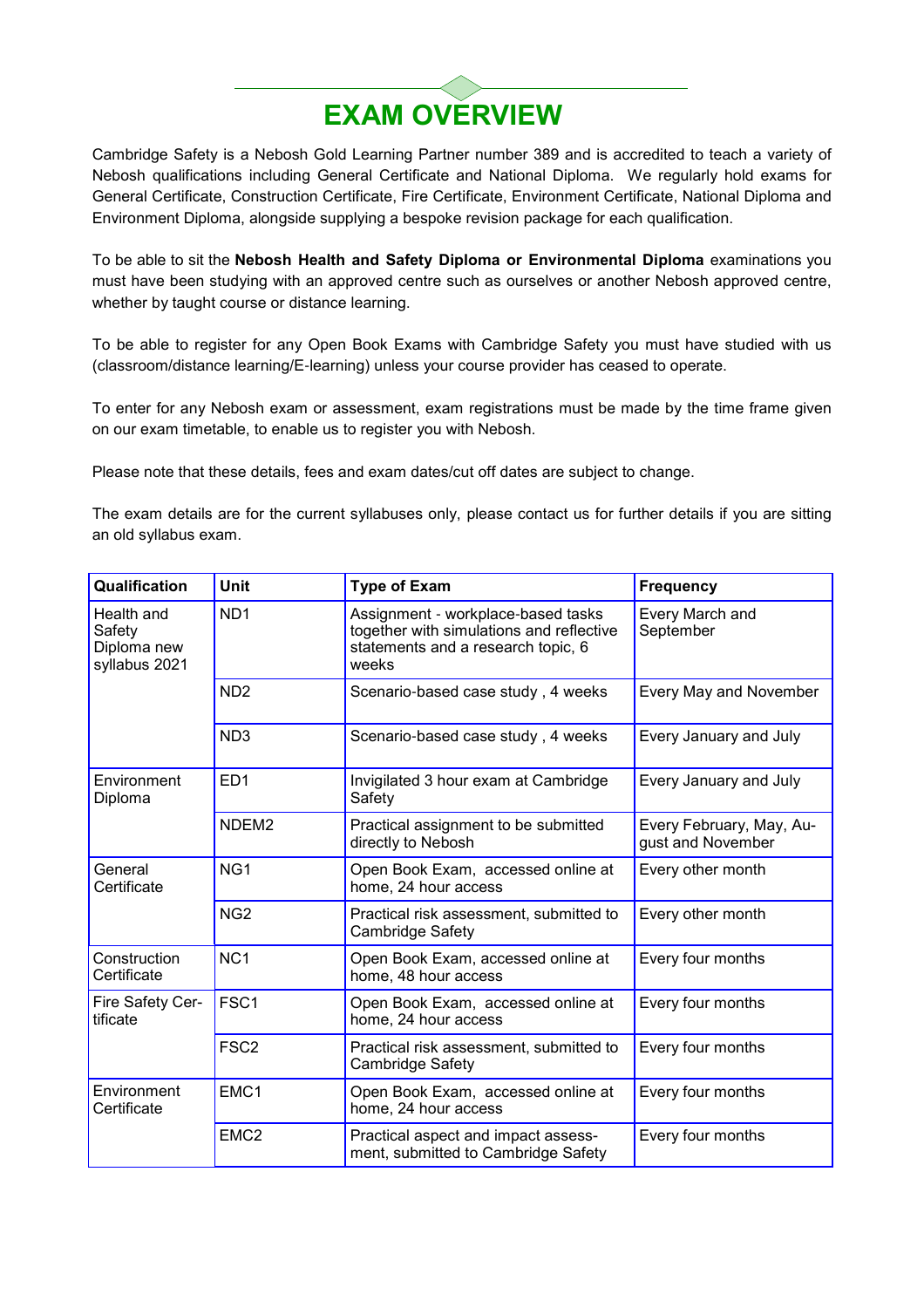### **Nebosh General Certificate in Occupational Safety and Health 2020 Syllabus**

This qualification consists of eleven course elements, four covering the management of health and safety and seven covering specific workplace hazards and risks.

The four management elements are assessed by one new style open book examination (NG1) accessed online at home, and the more practical hazards and risks are assessed via a comprehensive workplace risk assessment report (NG2).

Both exam and risk assessment have to be passed in a five year period to achieve the qualification. We recommend allowing approximately 100 hours of study time.

Revision Package :

NG1 (Open Book Exam)

- 1 mock case study for the delegate to complete and send in for tutor marking and feedback
- True and False quiz
- **Key Terms Review**
- YouTube video explaining the answers to the mock case study and true and false quiz
- YouTube video with NG1 Open Book Exam guidance

| <b>Module</b>  | <b>Exam Date</b>               | <b>Exam bookings, registration</b><br>forms and payment to be<br>received by: |
|----------------|--------------------------------|-------------------------------------------------------------------------------|
| <b>NG1/NG2</b> | 2 <sup>nd</sup> March 2022     | 19 <sup>th</sup> January 2022                                                 |
| <b>NG1/NG2</b> | $4th$ May 2022                 | 23rd March 2022                                                               |
| NG1/NG2        | 6 <sup>th</sup> July 2022      | 25 <sup>th</sup> May 2022                                                     |
| <b>NG1/NG2</b> | 7 <sup>th</sup> September 2022 | 27 <sup>th</sup> July 2022                                                    |
| <b>NG1/NG2</b> | 2nd November 2022              | 21st September 2022                                                           |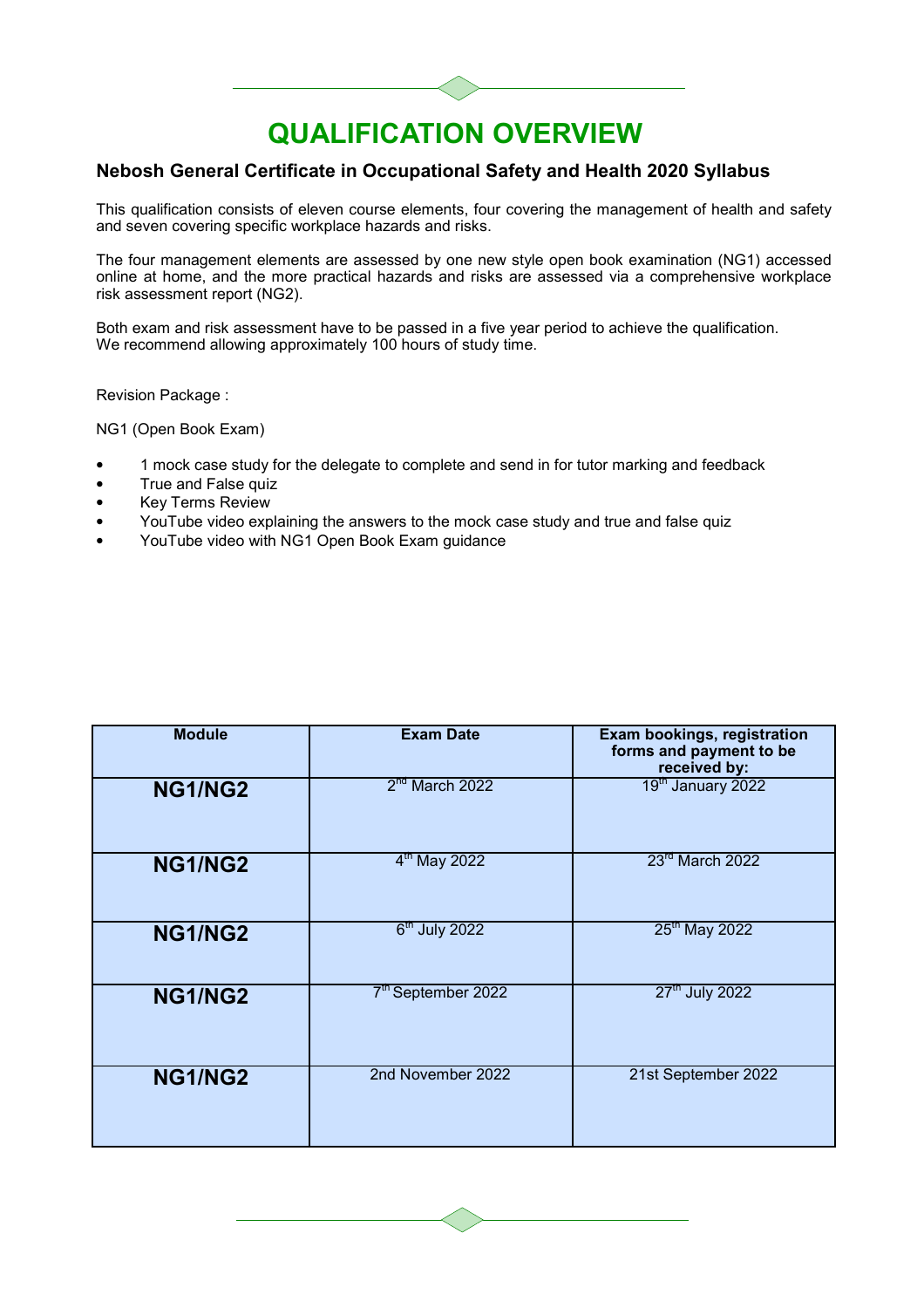### **Nebosh Health and Safety For Construction Certificate—New Syllabus 2021**

All elements are assessed by one new style open book examination (NC1) accessed online at home, this will be a Construction specific case study with questions and is accessed over 48 hours—you will be expected to take 2 days to complete the exam. Exams will be held every three months. We will contact our delegates once Nebosh release further exam dates.

Revision Package:

NC1

- 1 mock case study for the delegate to complete and send in for tutor marking and feedback
- True and False quiz
- Key Terms Review
- YouTube video explaining the answers to the mock case study and true and false quiz
- YouTube video with NC1 Open Book Exam guidance

We will still be holding exams for the old syllabus : NGC1 Open Book Exam, NCC1 written exam held at Cambridge Safety, NCC2 practical. Please contact us if you have any questions as to which examinations you need to be taking.

New syllabus exams are in yellow, old syllabus exams are in grey:

| <b>Module</b>   | <b>Exam Date</b>           | <b>Exam bookings, registration</b><br>forms and payment to be<br>received by: |
|-----------------|----------------------------|-------------------------------------------------------------------------------|
| NC <sub>1</sub> | 1 <sup>st</sup> March 2022 | 18 <sup>th</sup> January 2022                                                 |
| NC <sub>1</sub> | $3rd$ May 2022             | 22 <sup>nd</sup> March 2022                                                   |
| NC <sub>1</sub> | 6th September              | 26th July 2022                                                                |
|                 |                            |                                                                               |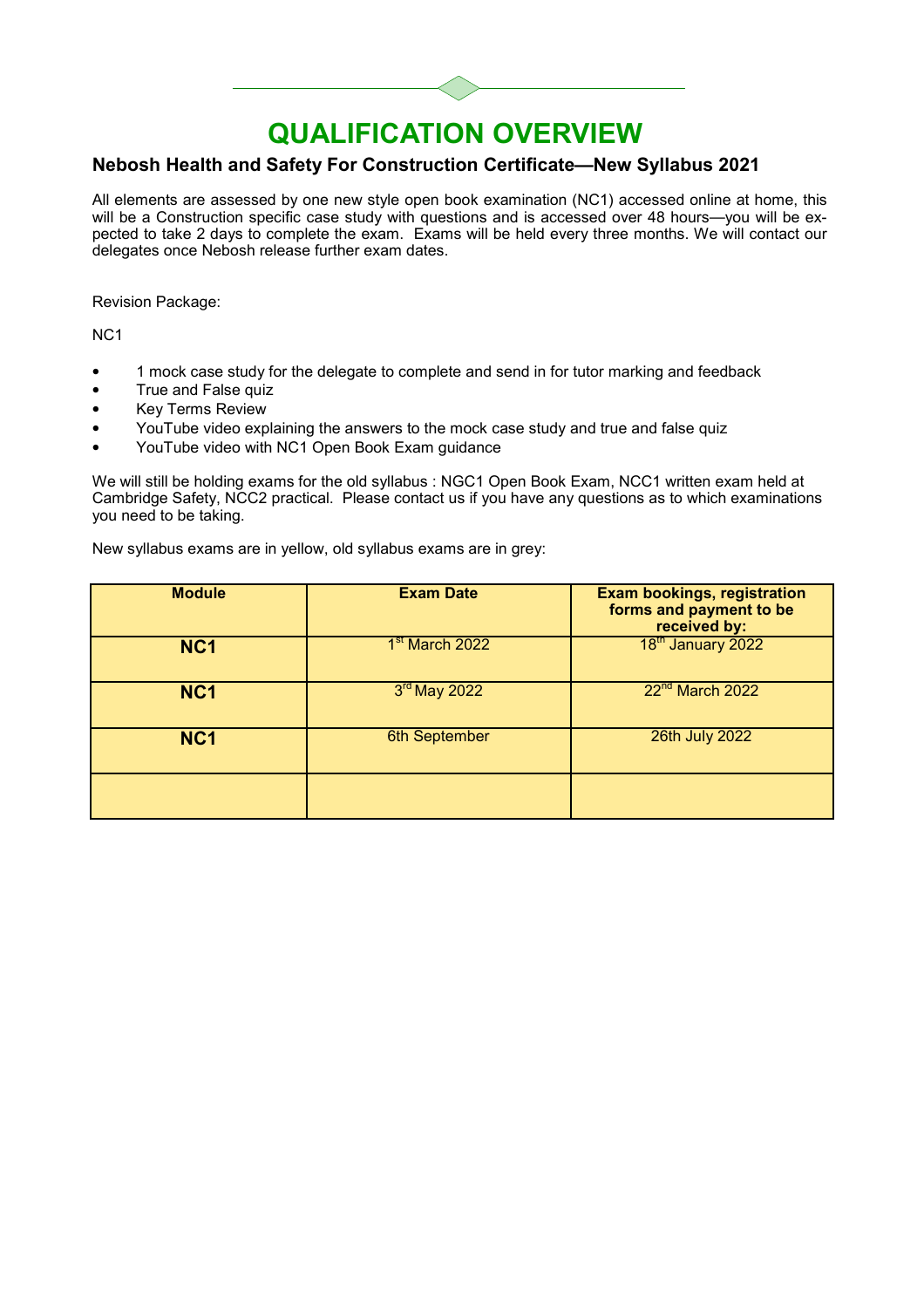### **Nebosh Fire Safety Certificate—new 2021 syllabus**

This qualification comprises of the FSC1 which is assessed by an Open Book Exam accessed online at home, 24 hours access, and the FSC2 work based fire assessment project which must be completed in the student's workplace and submitted to Cambridge Safety. We will be holding these exams every months, we will contact delegates once Nebosh release further exam dates.

Revision Package: FSC1

- 1 mock case study for the delegate to complete and send in for tutor marking and feedback
- True and False quiz
- Key Terms Review
- YouTube video explaining the answers to the mock case study and true and false quiz
- YouTube video with FSC1 Open Book Exam guidance

We will still be holding exams for the old syllabus : NGC1 Open Book Exam, FC1 written exam held at Cambridge Safety, FC2 practical. Please contact us if you have any questions as to which examinations you need to be taking.

| <b>Module</b>    | <b>Exam Date</b>  | <b>Exam bookings, registration</b><br>forms and payment to be<br>received by: |
|------------------|-------------------|-------------------------------------------------------------------------------|
| <b>FSC1/FSC2</b> | $6th$ April 2022  | 23 <sup>rd</sup> February 2022                                                |
| <b>FSC1/FSC2</b> | 3rd August 2022   | <b>22nd June 2022</b>                                                         |
| <b>FSC1/FSC2</b> | 7th December 2022 | 26th October 2022                                                             |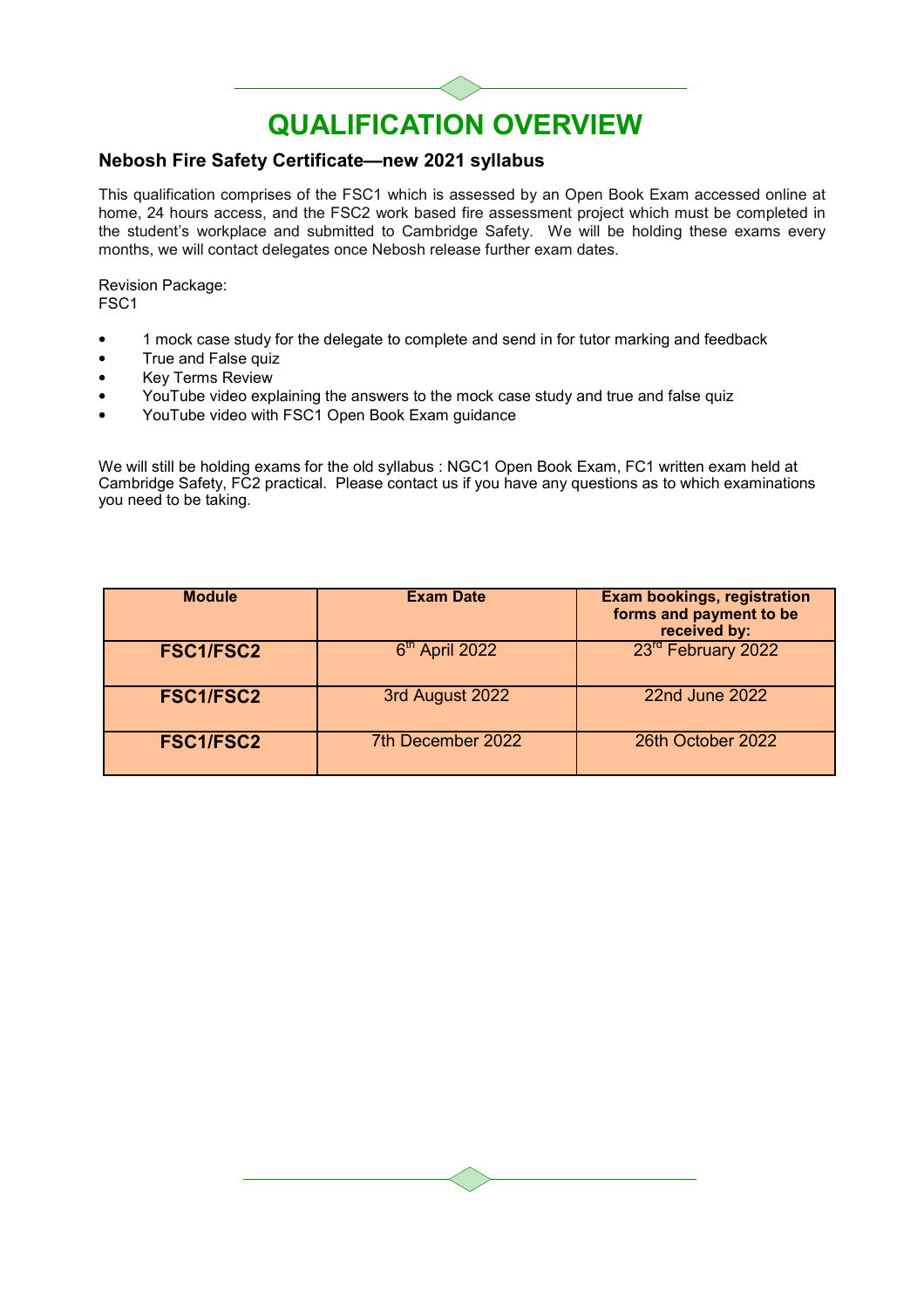### **Nebosh Environmental Management Certificate**

New syllabus released June 2021. This qualification covers 9 elements concluding with a one day Open Book Exam accessed online at home and a work based environmental aspect and impact assessment.

EMC1 - Open Book Exam

EMC2 - Work based environmental aspect and impact assessment

Revision Package:

EMC1

- True and False quiz
- Key terms
- Mock Case Study
- YouTube video explaining the answers to the questions and true and false quiz and key terms
- YouTube video with exam guidance

We will still be holding exams for the old syllabus : EC1 written exam held at Cambridge Safety, EC2 practical. Please contact us if you have any questions as to which examinations you need to be taking.

| <b>Module</b>    | <b>Exam Date</b>  | <b>Exam bookings, registration</b><br>forms and payment to be<br>received by: |
|------------------|-------------------|-------------------------------------------------------------------------------|
| <b>EMC1/EMC2</b> | $4th$ May 2022    | 21 <sup>st</sup> February 2022                                                |
| <b>EMC1/EMC2</b> | 2nd November 2022 | 21st September 2022                                                           |

#### **Nebosh Diploma in Environmental Management**

This qualification covers 12 elements, plus 3 elements for the NDEM2 assignment.

Assessment is via one 3 hour written invigilated examination held at Cambridge Safety where delegates have a choice of 5 from 8 questions, and a work based project which is based on the production of an environmental audit.

ED1 - one three hour examination

NDEM2 - work based environmental assignment

| <b>Module</b>     | <b>Exam Date</b>   | <b>Exam bookings, registration</b><br>forms and payment to be<br>received by: |
|-------------------|--------------------|-------------------------------------------------------------------------------|
| ED <sub>1</sub>   | 11th July 2022     | 30th May 2022                                                                 |
| NDEM <sub>2</sub> | 25th May 2022      | 14th April 2022                                                               |
| NDEM <sub>2</sub> | 31st August 2022   | 14th July 2022                                                                |
| NDEM <sub>2</sub> | 30th November 2022 | 13th October 2022                                                             |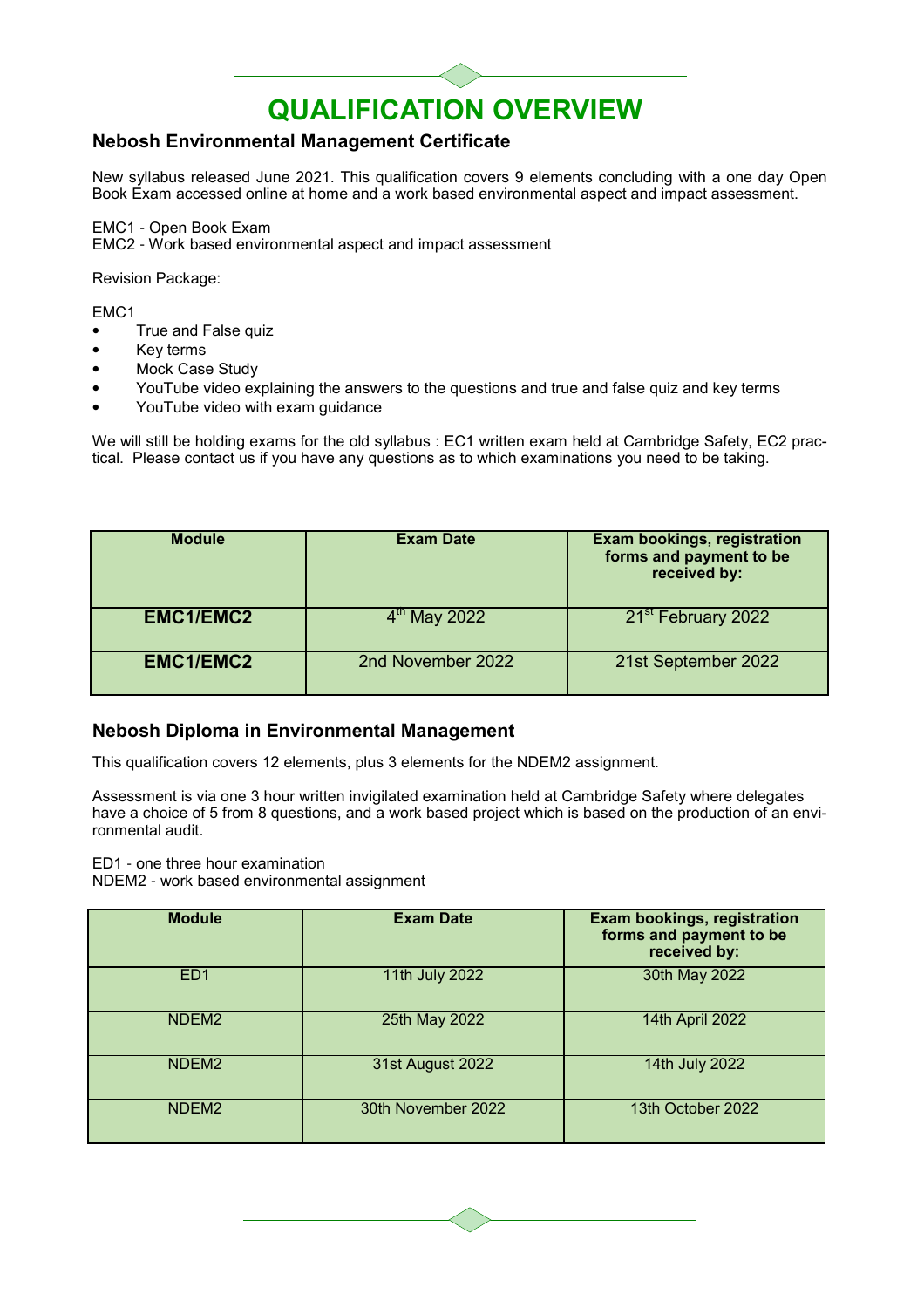#### **Nebosh Diploma for Occupational Health & Safety Management Professionals**

**A new syllabus was launched in May 2021 which includes significant changes to the assessment process. For delegates who have already passed a unit on the old syllabus (Units A, B, C, DNI), they will continue to sit the 3 hour invigilated exams/complete the DNI assignment. The last exams will be July 2026 and last DNI submission May 2026.**

#### **For all delegates starting their studies from May 2021:**

The course is structured around three units:-

Unit ND1: Know – workplace health and safety principles (UK)

Unit ND2: Do – controlling workplace health issues (UK)

Unit ND3: Do – controlling workplace safety issues (UK)

#### **The assessments will now be open book, accessed online, taken over several weeks**

ND1 : Assignment - workplace-based tasks together with simulations and reflective statements and a research topic : 60 hours taken over 6 weeks

ND2 : Scenario-based case study : 40 hours taken over 4 weeks

ND3 : Scenario-based case study : 40 hours taken over 4 weeks

Assessment bookings (and payment if required) must be received by the cut off date, approximately 10 weeks prior to the release date.

Please note these assessments are only available to students who are undertaking a study package with Cambridge Safety.

| <b>Module</b>   | <b>Release Date</b> | <b>Submission Date</b> | Exam bookings, reg-<br>istration forms and<br>payment to be<br>received by: |
|-----------------|---------------------|------------------------|-----------------------------------------------------------------------------|
| ND <sub>1</sub> | 9th March 2022      | <b>22 April 2022</b>   | 19th January 2022                                                           |
| ND <sub>1</sub> | 14 September 2022   | 26 October 2022        | 27th July 2022                                                              |
| ND <sub>2</sub> | 11th May 2022       | 10th June 2022         | 23rd March 2022                                                             |
| ND <sub>2</sub> | 9th November 2022   | 7th December 2022      | 21st September 2022                                                         |
| ND <sub>3</sub> | 13th July 2022      | 10th August 2022       | 25th May 2022                                                               |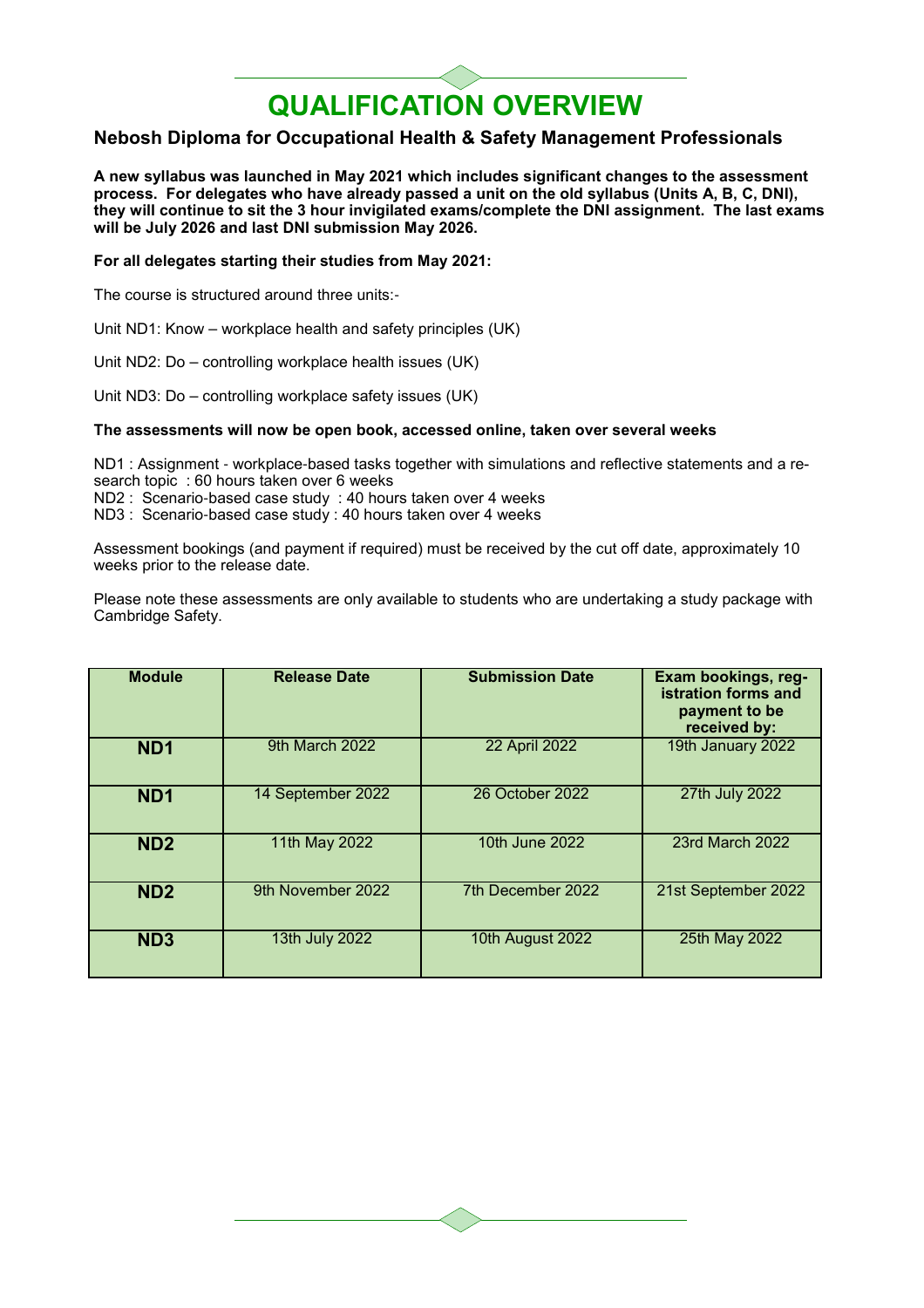# **EXAMINATION PACKAGES**

| <b>Certificate</b><br><b>Qualifications</b>                             | <b>Invigilated Exam at</b><br><b>Cambridge Safety</b>                     | <b>Open Book Exam</b><br>(Online at home)                                | <b>Practical</b><br><b>Assessments</b>                                     |
|-------------------------------------------------------------------------|---------------------------------------------------------------------------|--------------------------------------------------------------------------|----------------------------------------------------------------------------|
| <b>General Certificate</b><br>(New 2020 Syllabus)                       | N/A                                                                       | NG <sub>1</sub><br>£79 Nebosh fee plus £75<br>$+vat$<br>(£169 inclusive) | NG2<br>£79 Nebosh fee plus<br>$£20 + vat$<br>(£103 inclusive)              |
| <b>H&amp;S for Construction</b><br>Certificate (New 2021<br>syllabus)   | N/A                                                                       | NC <sub>1</sub><br>£158 Nebosh fee plus £75<br>+ vat<br>(£248 inclusive) | N/A                                                                        |
| <b>Fire Safety Certificate</b><br>(New 2021 syllabus)                   | N/A                                                                       | FSC <sub>1</sub><br>£79 Nebosh fee plus £75<br>+ vat<br>(£169 inclusive) | FSC <sub>2</sub><br>£79 Nebosh fee plus<br>$£20 + vat$<br>(£103 inclusive) |
| <b>Environmental Manage-</b><br>ment Certificate<br>(New 2021 Syllabus) | N/A                                                                       | EMC1<br>£79 Nebosh fee plus £75<br>+ vat<br>(£169 inclusive)             | EMC <sub>2</sub><br>£79 Nebosh fee plus<br>$£20 + vat$<br>(£103 inclusive) |
| <b>Old Syllabus Exams:</b>                                              |                                                                           |                                                                          |                                                                            |
| <b>General Certificate</b><br>(Old Syllabus)                            | GC <sub>2</sub><br>£53 Nebosh fee plus<br>$£45 + VAT$<br>(£107 inclusive) | NGC <sub>1</sub><br>£79 Nebosh fee plus £75<br>+ vat<br>(£169 inclusive) | GC <sub>3</sub><br>£26 Nebosh fee plus<br>$£60 + vat$<br>(£98 inclusive)   |
| <b>Construction Certificate</b><br>(Old syllabus)                       | NCC1<br>£53 Nebosh fee plus<br>$£45 + VAT$<br>(£107 inclusive)            | NGC1<br>£79 Nebosh fee plus £75<br>+ vat<br>(£169 inclusive)             | NCC <sub>2</sub><br>£26 Nebosh fee plus<br>$£60 + vat$<br>(£98 inclusive)  |
| <b>Fire Certificate</b><br>(Old syllabus)                               | FC1<br>£53 Nebosh fee plus<br>$f45 + VAT$<br>(£107 inclusive)             | NGC1<br>£79 Nebosh fee plus £75<br>+ vat<br>(£169 inclusive)             | FC2<br>£26 Nebosh fee plus<br>$£60 + vat$<br>(£98 inclusive)               |
| <b>Environment Certificate</b><br>(Old Syllabus)                        | EC <sub>1</sub><br>£53 Nebosh fee plus<br>$f45 + VAT$<br>(£107 inclusive) | N/A                                                                      | EC <sub>2</sub><br>£26 Nebosh fee plus<br>$£60 + vat$<br>(£98 inclusive)   |

| <b>Diploma Qualifications</b>                       | <b>Price</b>                     |
|-----------------------------------------------------|----------------------------------|
|                                                     |                                  |
| Nebosh H&S Diploma New Syllabus                     | ND1, ND2, ND3 per exam           |
|                                                     | £100 + vat + £137 Nebosh fee     |
|                                                     | $(E257$ inclusive)               |
|                                                     |                                  |
| Nebosh H&S Diploma Old Syllabus                     | A, B, C per exam                 |
| (Only available to delegates currently studying the | £50 + vat + £89 Nebosh fee       |
| old syllabus)                                       | $(E149$ inclusive)               |
|                                                     | <b>DNI Practical Assignment:</b> |
|                                                     | £89 Nebosh fee                   |
|                                                     | (resubmission only)              |
| Environment Diploma                                 | ED1 exam:                        |
|                                                     | £50 + vat + £89 Nebosh fee       |
|                                                     | (£149 inclusive)                 |
|                                                     |                                  |
|                                                     | <b>NDEM2 Practical Audit:</b>    |
|                                                     | £89 Nebosh fee                   |
|                                                     | (resubmission only)              |
|                                                     |                                  |
|                                                     |                                  |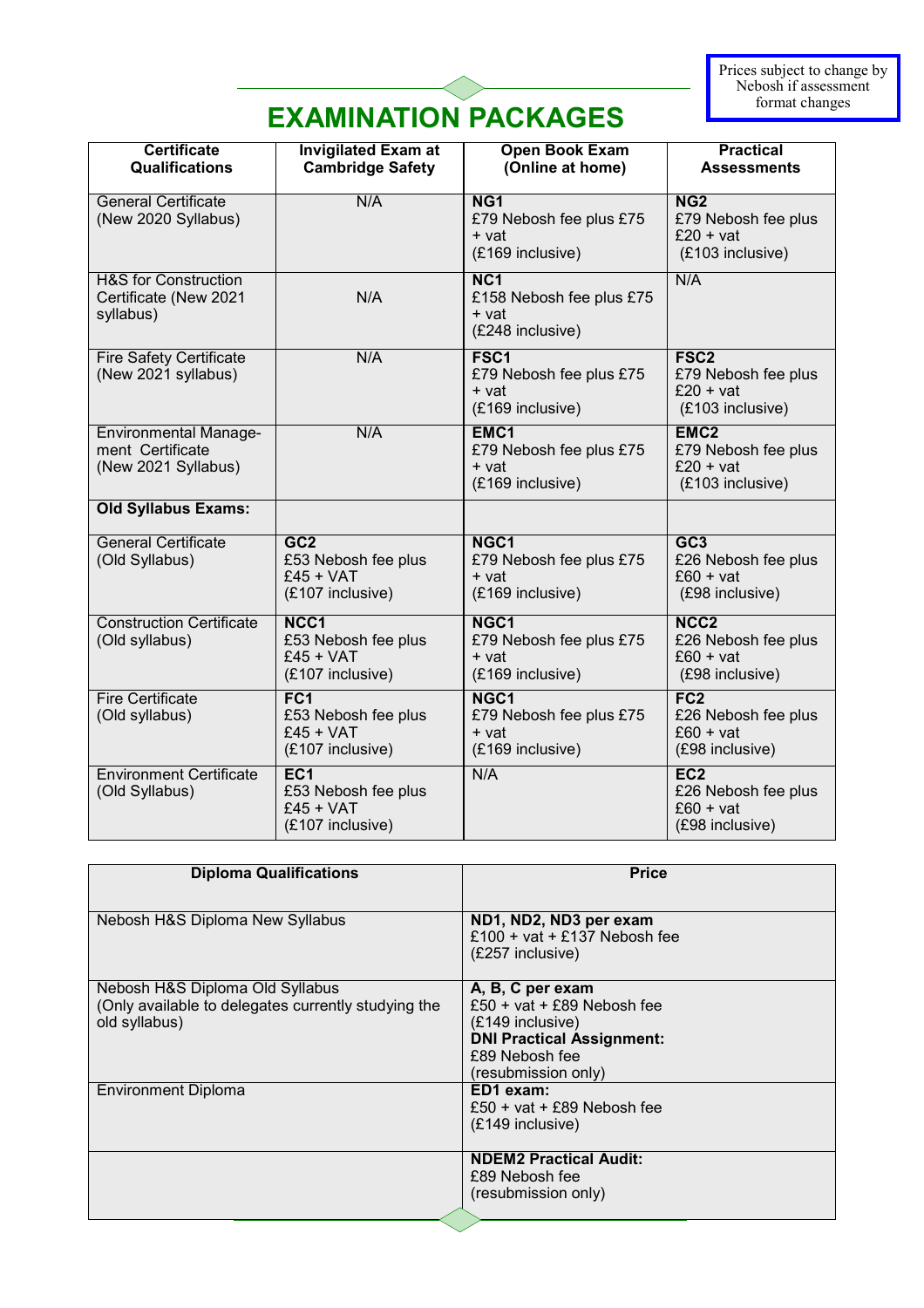# **REVISION PACKAGES**

| Qualification                                           | <b>Price</b>                                        |
|---------------------------------------------------------|-----------------------------------------------------|
|                                                         |                                                     |
| Certificate level qualifications<br>(NG1/NC1/EMC1/FSC1) | <b>Per unit:</b> $£60 + vat$<br>(£72 inclusive)     |
| <b>Environment Diploma</b>                              | $\overline{\text{£}}$ 100 + vat<br>(£120 inclusive) |
| Nebosh H&S Diploma                                      | <b>Per Unit:</b> £200 + vat<br>(£240 inclusive)     |

#### **Terms and Conditions for exam bookings**

It is a condition of booking that the fee is payable in advance. Payments may be made via cheque, bank transfers, card payment or BACS. Full payment is due prior to the cut off date - see exam timetable for payment due date. Please email info@cambridgesafety.co.uk to request an exam date.

Once students have been registered with Nebosh refunds are not available unless there are exceptional circumstances e.g. illness. In this case medical evidence may be required.

All prices are correct at the time of publication but may be changed at any time. Your personal data will be stored by Cambridge Safety LLP and will not be divulged to any other organisations. If you wish to have your details removed from our database please contact us in writing at any time. Please see our website for our full personal data policy.

Exam dates and structure subject to change by Nebosh due to unforeseen issues eg covid pandemic